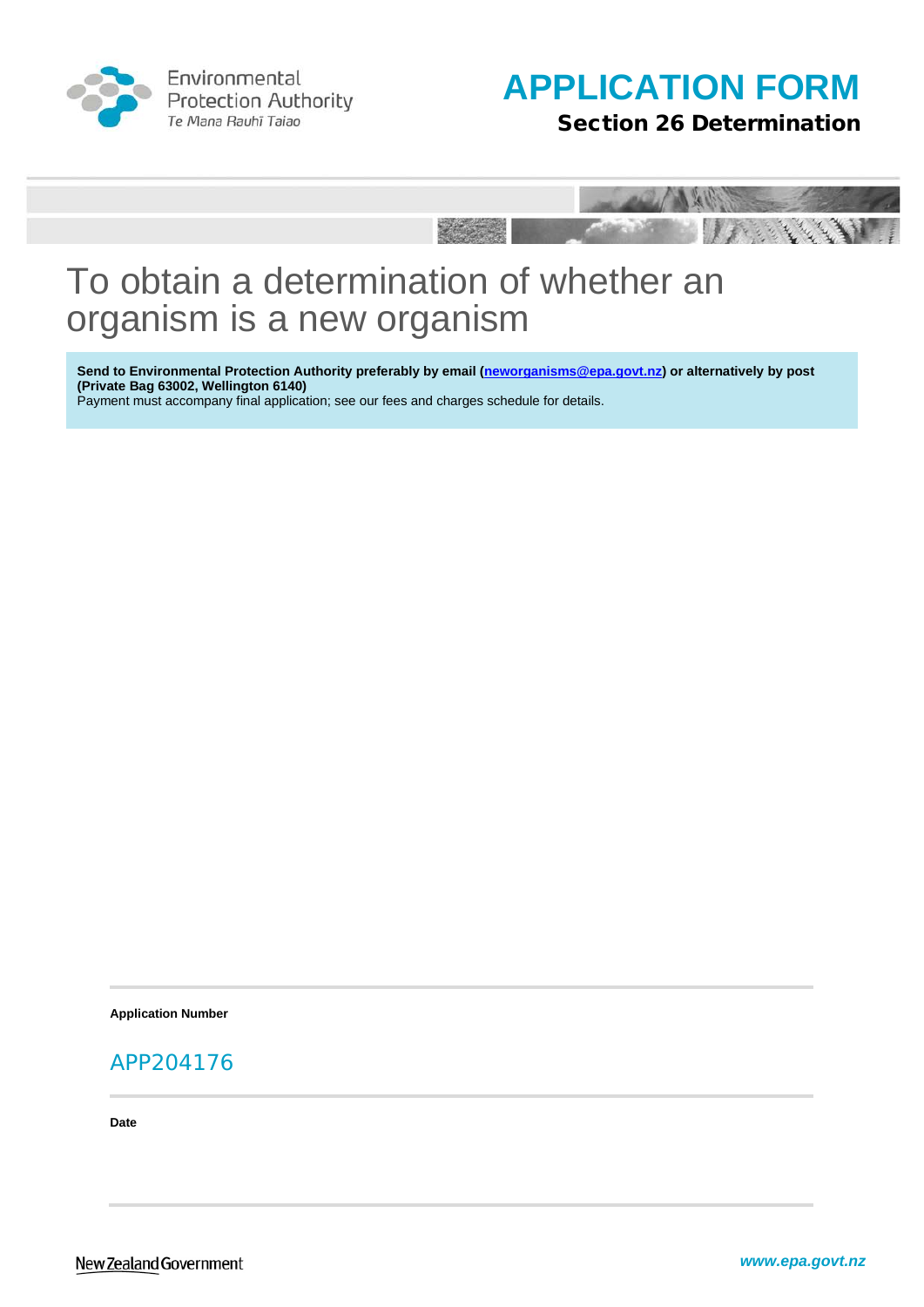### Completing this application form

- 1. This form is used when you wish to apply for a statutory determination under section 26 of the Hazardous Substances and New Organisms (HSNO) Act 1996 as to whether or not an organism is a new organism (i.e. whether the organism is regulated under the HSNO Act or not).
- 2. If you wish to make an application for approval of for use of a new organism, a different form will have to be used. All forms are available on our website.
- 3. It is recommended that you contact an Advisor at the Environmental Protection Authority (EPA) as early in the application process as possible. An Advisor can assist you with any questions you have during the preparation of your application.
- 4. Unless otherwise indicated, all sections of this form must be completed for the application to be formally received and assessed. If a section is not relevant to your application, please provide a comprehensive explanation why this does not apply. If you choose not to provide the specific information, you will need to apply for a waiver under section 59(3)(a)(ii) of the HSNO Act. This can be done by completing the section on the last page of this form.
- 5. Any extra material that does not fit in the application form must be clearly labelled and crossreferenced, and included with the application form when it is submitted.
- 6. Please add extra rows/tables where needed.
- 7. You must sign the final form (the EPA will accept electronically signed forms) and pay the application fee (including GST) unless you are already an approved EPA customer. To be recognised by the EPA as an "approved customer", you must have submitted more than one application per month over the preceding six months, and have no history of delay in making payments, at the time of presenting an application.
- 8. Information about application fees is available on the EPA website.
- 9. All application communications from the EPA will be provided electronically, unless you specifically request otherwise.

### Commercially sensitive information

- 10. Commercially sensitive information must be included in an appendix to this form and be identified as confidential. If you consider any information to be commercially sensitive, please show this in the relevant section of this form and cross reference to where that information is located in the confidential appendix.
- 11. Any information you supply to the EPA prior to formal lodgement of your application will not be publicly released. Following formal lodgement of your application any information in the body of this application form and any non-confidential appendices will become publicly available.
- 12. Once you have formally lodged your application with the EPA, any information you have supplied to the EPA about your application is subject to the Official Information Act 1982 (OIA). If a request is made for the release of information that you consider to be confidential, your view will be considered in a manner consistent with the OIA and with section 57 of the HSNO Act. You may be required to provide further justification for your claim of confidentiality.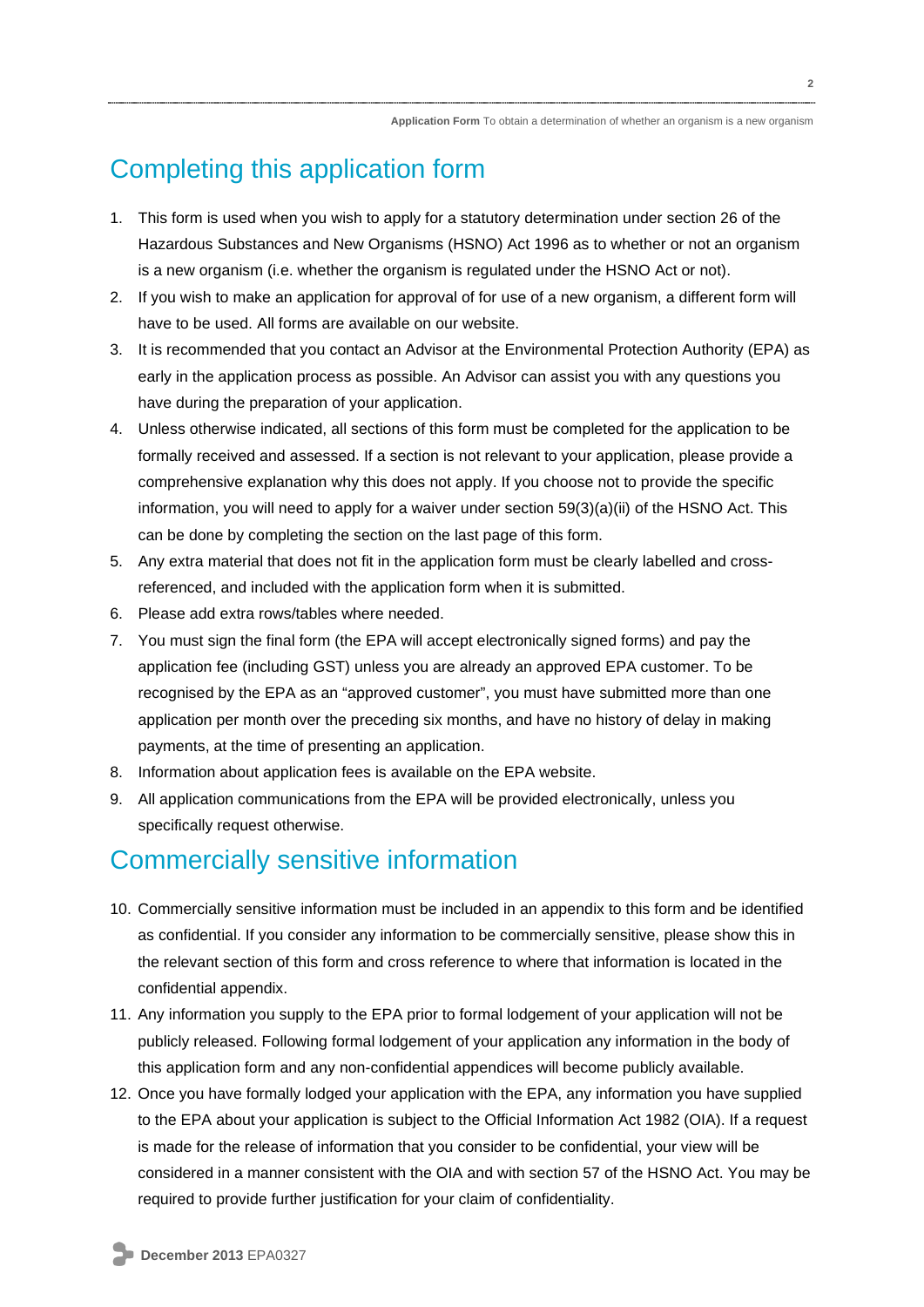## **Definitions**

| <b>Genetically Modified</b><br>Organism (GMO) | Any organism in which any of the genes or other genetic material:<br>Have been modified by in vitro techniques, or<br>$\bullet$<br>Are inherited or otherwise derived, through any number of replications, from<br>$\bullet$<br>any genes or other genetic material which has been modified by in vitro<br>techniques                                                                                                                                                                                                                                                                                                                                                                                                                                                                                                                                                                                                                                                                                                                                                                                                                                                                                                                                                                                                                                                                                                                                                                         |
|-----------------------------------------------|-----------------------------------------------------------------------------------------------------------------------------------------------------------------------------------------------------------------------------------------------------------------------------------------------------------------------------------------------------------------------------------------------------------------------------------------------------------------------------------------------------------------------------------------------------------------------------------------------------------------------------------------------------------------------------------------------------------------------------------------------------------------------------------------------------------------------------------------------------------------------------------------------------------------------------------------------------------------------------------------------------------------------------------------------------------------------------------------------------------------------------------------------------------------------------------------------------------------------------------------------------------------------------------------------------------------------------------------------------------------------------------------------------------------------------------------------------------------------------------------------|
| <b>New Organism</b>                           | A new organism is an organism that is any of the following:<br>An organism belonging to a species that was not present in New Zealand<br>immediately before 29 July 1998;<br>An organism belonging to a species, subspecies, infrasubspecies, variety,<br>$\bullet$<br>strain, or cultivar prescribed as a risk species, where that organism was not<br>present in New Zealand at the time of promulgation of the relevant<br>regulation;<br>An organism for which a containment approval has been given under the<br>$\bullet$<br>HSNO Act;<br>An organism for which a conditional release approval has been given under<br>$\bullet$<br>the HSNO Act;<br>A qualifying organism approved for release with controls under the HSNO<br>$\bullet$<br>Act:<br>A genetically modified organism;<br>$\bullet$<br>An organism belonging to a species, subspecies, infrasubspecies, variety,<br>$\bullet$<br>strain, or cultivar that has been eradicated from New Zealand;<br>An organism present in New Zealand before 29 July 1998 in contravention<br>of the Animals Act 1967 or the Plants Act 1970. This does not apply to the<br>organism known as rabbit haemorrhagic disease virus, or rabbit calicivirus<br>A new organism does not cease to be a new organism because:<br>It is subject to a conditional release approval; or<br>$\bullet$<br>It is a qualifying organism approved for release with controls; or<br>$\bullet$<br>It is an incidentally imported new organism<br>$\bullet$ |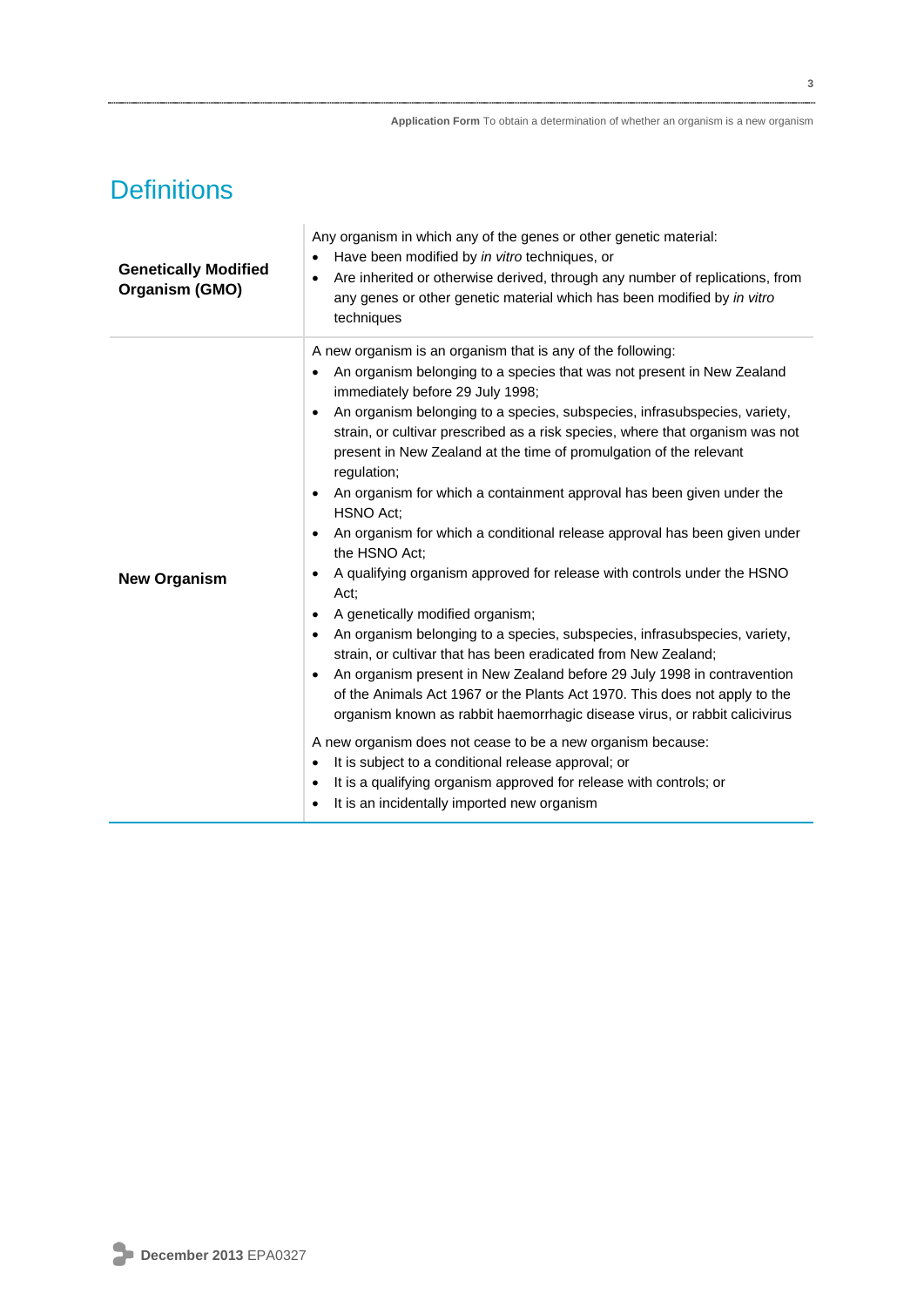### 1. Applicant details

#### **1.1. Applicant**

#### **Company Name: (if applicable)** Pfizer New Zealand Limited

**Contact Name:** Kristen J. Perry

**Job Title:** Regulatory Affairs Manager

#### **Physical Address:**

Level 1, Suite 1.4 Building B 8 Nugent Street **Grafton** Auckland 1023

#### **Postal Address (provide only if not the same as the physical):**

PO Box 3998 Auckland 1140

#### **Phone (office and/or mobile):** +61 432 842 877

**Fax:** +61 295 057 247

**Email:** [RegulatoryAffairs.ANZ@Pfizer.com](mailto:RegulatoryAffairs.ANZ@Pfizer.com)

#### **1.2. New Zealand agent or consultant** (if applicable)

| <b>Company Name:</b>                                                  |
|-----------------------------------------------------------------------|
| <b>Contact Name:</b>                                                  |
| <b>Job Title:</b>                                                     |
| <b>Physical Address:</b>                                              |
| <b>Postal Address</b> (provide only if not the same as the physical): |
| Phone (office and/or mobile):                                         |
| Fax:                                                                  |
| Email:                                                                |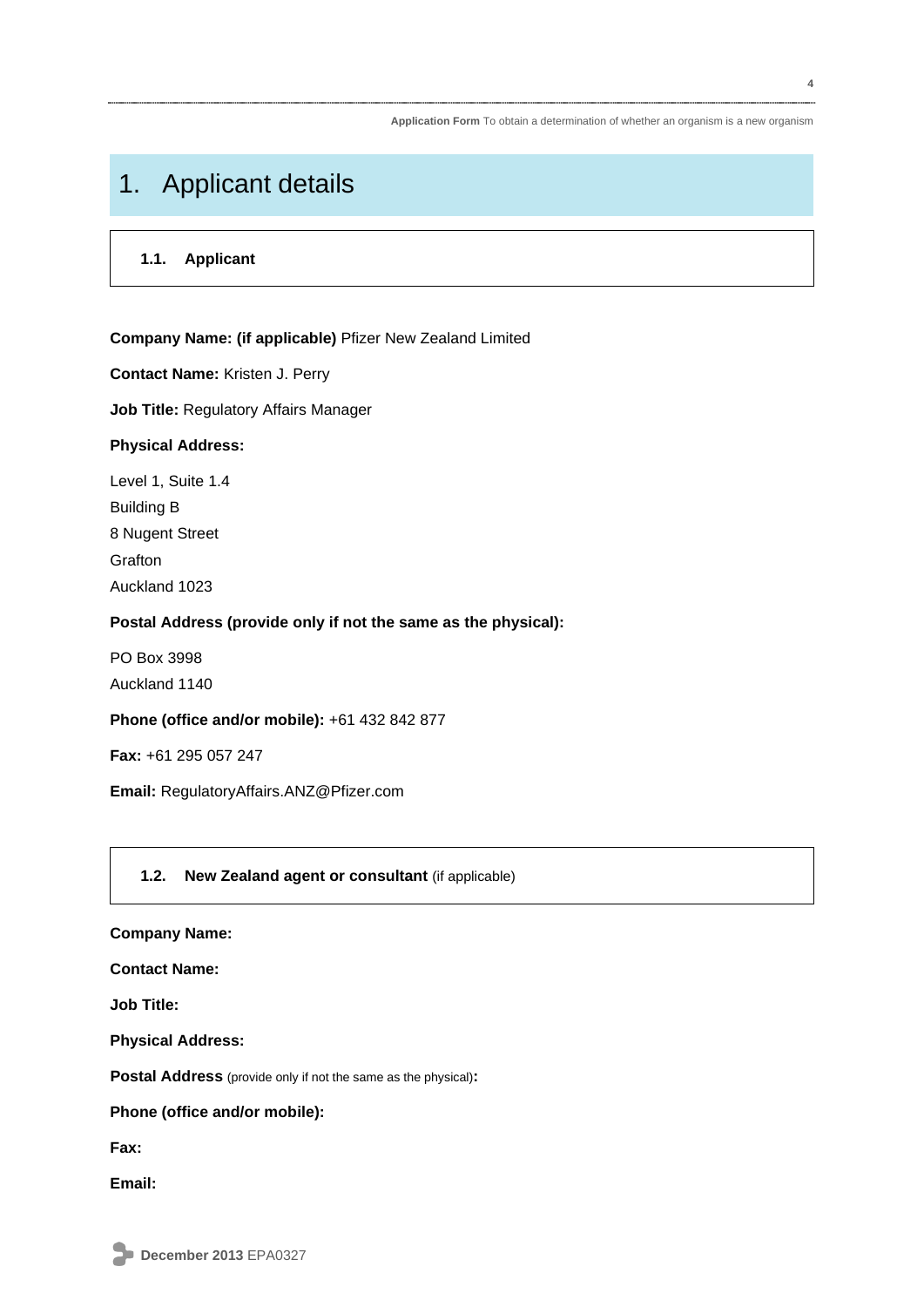## 2. Information about the organism

#### **2.1. Name of organism**

Identify the organism as fully as possible

#### Organism name: **COMIRNATYTM COVID-19 Vaccine (BNT162b2 [mRNA])**

Briefly describe the biological characteristics of the organism:

We seek a determination that the Pfizer/BioNTech COVID-19 Vaccine (BNT162b2 [mRNA]), tradename COMIRNATY<sup>™</sup>, is not an organism.

BNT162b2 consists of highly purified single-stranded messenger ribonucleic acid molecules (mRNAs) encapsulated in lipid nanoparticles (LNPs) in a buffer solution (see section 3 of the application). The only genetic material contained within BNT162b2 is the nucleoside-modified (N1-methylpseudouridine in place of uridine) mRNA which encodes a single gene, comprising a codon-optimised sequence based on the SARS-CoV-2 surface glycoprotein sequence (see GenBank QHD43416.1) and contains two proline mutations in place of lysine and valine codons. The translated region is flanked by a 5' region to enhance translation and guide translocation and a 3' region comprising a stabilisation element and a poly-adenosine (poly-(A)) tail to increase mRNA stability and enhance translational efficiency.

The mRNA, which is the active component of the vaccine, is unable to self-replicate, but is translated in the cell to produce the SARS-CoV-2 surface glycoprotein (the so-called "spike protein"), which generates an immune response in recipients.

It does **not** meet the definition of an organism (nor of a genetically modified organism) and therefore cannot be considered a new organism under section 26 of the Hazardous Substances and New Organisms (HSNO) Act 1996.

#### **2.2. Regulatory status of the organism**

Is the organism that is the subject of this application also the subject of:

An innovative medicine application as defined in section 23A of the Medicines Act 1981?

☒ Yes\* ☐ No

\* Yes, an innovative medicine application in order to register the vaccine in New Zealand is currently under evaluation by Medsafe. Please note that Pfizer does not consider that the BNT162b2 mRNA is an organism.

An innovative agricultural compound application as defined in Part 6 of the Agricultural Compounds and Veterinary Medicines Act 1997?

 $\square$  Yes  $\square$  No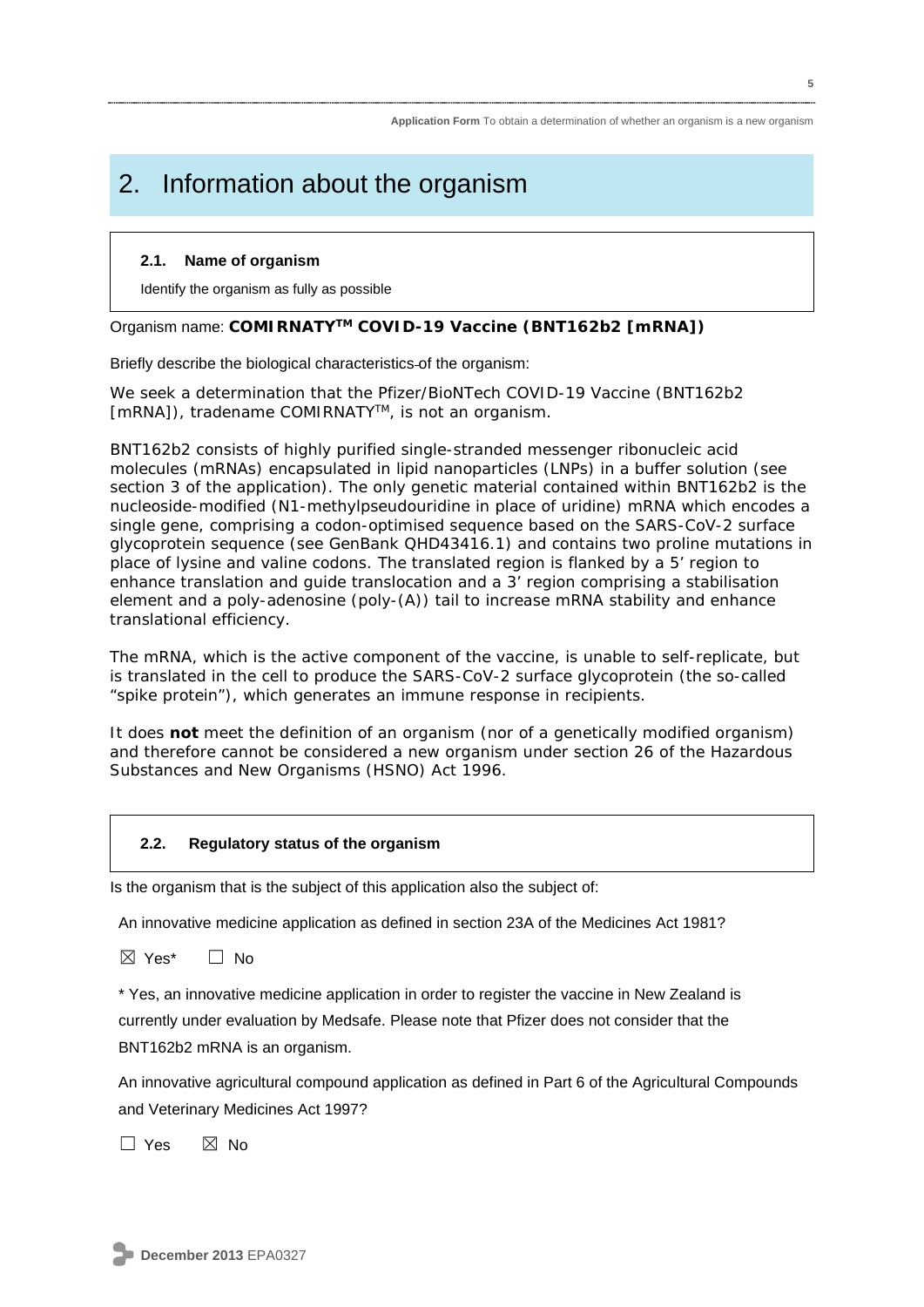### 3. Evidence regarding whether the organism meets the definition of a new organism

Does the organism meet the definition of a new organism under the HSNO Act?

For example, does it belong to a species that was not present in New Zealand before July 29 1998? Is it a genetically modified organism? etc.

Describe the evidence you have to support this view, providing supporting materials in an appendix as

appropriate.

COMIRNATYTM COVID-19 Vaccine (BNT162b2 [mRNA]) is not an organism as defined in the Hazardous Substances and New Organisms Act 1996.

The interpretation of 'organism' is defined in the Hazardous Substances and New Organisms Act 1996 as:

"organism—

(a) does not include a human being:

- (ab) includes a human cell:
- (b) includes a micro-organism:

(c) includes a genetic structure, other than a human cell, that is capable of replicating itself, whether that structure comprises all or only part of an entity, and whether it comprises all or only part of the total genetic structure of an entity:

(d) includes an entity (other than a human being) declared to be an organism for the purposes of the Biosecurity Act 1993:

(e) includes a reproductive cell or developmental stage of an organism"

COMIRNATYTM COVID-19 Vaccine (BNT162b2 [mRNA]):

(a) Does not include a human being;

(ab) Does not include a human cell (or animal or plant cell);

(b) Does not include a micro-organism (e.g. bacteria or viruses);

(c) Does not include a genetic structure capable of replicating itself\*;

(d) Does not include an entity declared to be an organism for the purposes of the Biosecurity Act 1993;

(e) Does not include a reproductive cell or developmental stage of an organism (e.g. sperm, oocytes, embryos);

And is not capable of living, reproducing or germinating.

\*The only genetic material contained within BNT162b2 is single-stranded mRNA encoding for the spike protein of SARS-CoV-2 which is unable to self-replicate. There is no other genetic structure or vector present. A further detailed description of the mRNA is appended to this form as this information is considered commercially sensitive and should remain confidential.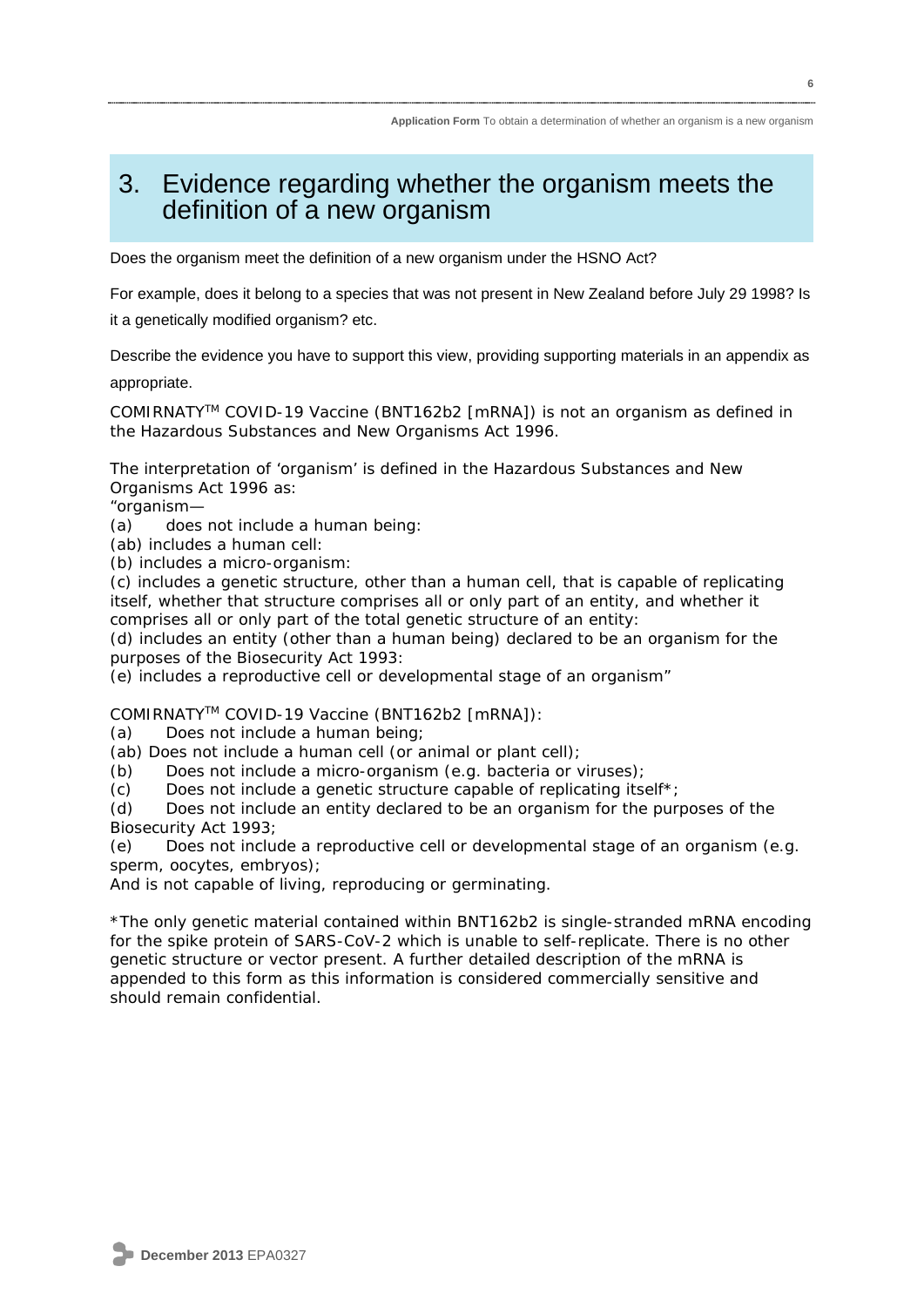### 4. Checklist

This checklist is to be completed by the applicant

| <b>Application</b>                                                                                                                                                                    |                                                                                                                                  | <b>Comments/justifications</b>                                                                                    |  |  |
|---------------------------------------------------------------------------------------------------------------------------------------------------------------------------------------|----------------------------------------------------------------------------------------------------------------------------------|-------------------------------------------------------------------------------------------------------------------|--|--|
| All sections of the application form completed<br>or you have requested an information waiver<br>under section 59 of the HSNO Act                                                     | $\boxtimes$ Yes $\Box$ No<br>(If No, please discuss with an<br>Advisor to enable your<br>application to be further<br>processed) |                                                                                                                   |  |  |
| Confidential data as part of a separate,<br>identified appendix                                                                                                                       | $\boxtimes$ Yes $\Box$ No                                                                                                        |                                                                                                                   |  |  |
| Supplementary optional information attached:                                                                                                                                          |                                                                                                                                  |                                                                                                                   |  |  |
| Copies of additional references<br>$\bullet$                                                                                                                                          | $\Box$ No<br>$\Box$ Yes                                                                                                          |                                                                                                                   |  |  |
| Relevant correspondence<br>$\bullet$                                                                                                                                                  | $\boxtimes$ Yes<br>$\sqcup$ No                                                                                                   | Australian Office of<br>Gene Technology<br>Regulator (OGTR)<br>email correspondence<br>dated 30 November<br>2020. |  |  |
| <b>Administration</b>                                                                                                                                                                 |                                                                                                                                  |                                                                                                                   |  |  |
| Are you an approved EPA customer?                                                                                                                                                     | $\Box$ Yes $\ \boxtimes$ No<br>If Yes are you an:<br>Applicant: $\Box$<br>Agent: $\square$                                       |                                                                                                                   |  |  |
| If you are not an approved customer,<br>payment of fee will be by:<br>Direct credit made to the EPA bank<br>account (preferred method of payment)<br>Date of direct credit: To follow | $\boxtimes$ Yes $\Box$ No<br>$\boxtimes$ Payment to follow                                                                       |                                                                                                                   |  |  |
| Cheque for application fee enclosed                                                                                                                                                   | $\sqcup$ No<br>Yes<br>Payment to follow                                                                                          |                                                                                                                   |  |  |
| Electronic, signed copy of application e-<br>mailed to the EPA                                                                                                                        | $\boxtimes$ Yes                                                                                                                  |                                                                                                                   |  |  |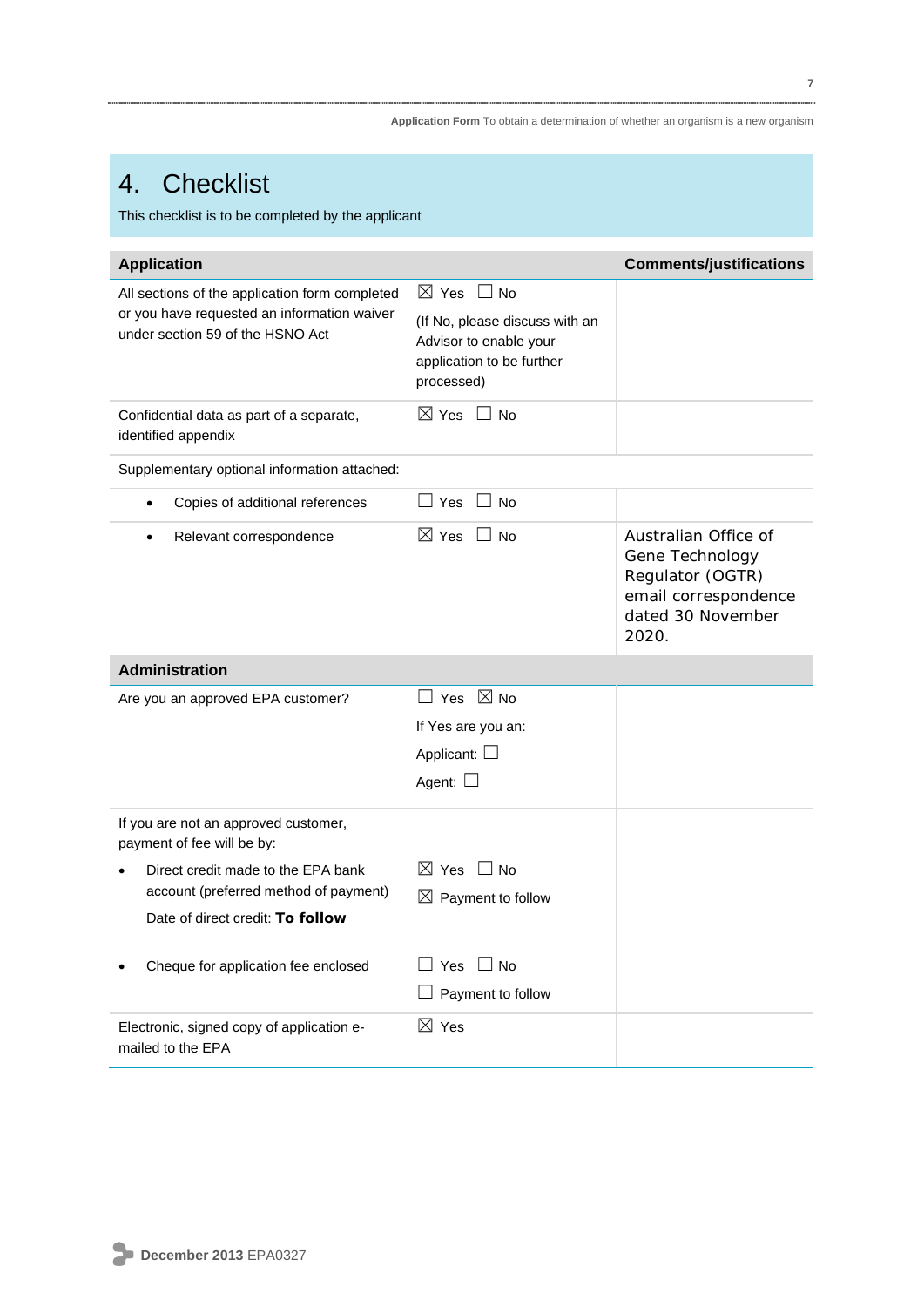|                                                                            | Application Form To obtain a determination of whether an organism is a new organism                                                                                                                                    |  |  |  |
|----------------------------------------------------------------------------|------------------------------------------------------------------------------------------------------------------------------------------------------------------------------------------------------------------------|--|--|--|
| Signature of applicant or person authorised to sign on behalf of applicant |                                                                                                                                                                                                                        |  |  |  |
| 区                                                                          | I am making this application, or am authorised to sign on behalf of the applicant or applicant<br>organisation.                                                                                                        |  |  |  |
| $\boxtimes$                                                                | I have completed this application to the best of my ability and, as far as I am aware, the<br>information I have provided in this application form is correct.                                                         |  |  |  |
|                                                                            | <b>29 January 2021</b>                                                                                                                                                                                                 |  |  |  |
| <b>Signature</b>                                                           | <b>Date</b>                                                                                                                                                                                                            |  |  |  |
| Request for information waiver under section 59 of the HSNO Act            |                                                                                                                                                                                                                        |  |  |  |
|                                                                            | I request for the Authority to waive any legislative information requirements (i.e. concerning<br>the information that has been supplied in my application) that my application does not meet<br>(tick if applicable). |  |  |  |

Please list below which section(s) of this form are relevant to the information waiver request: